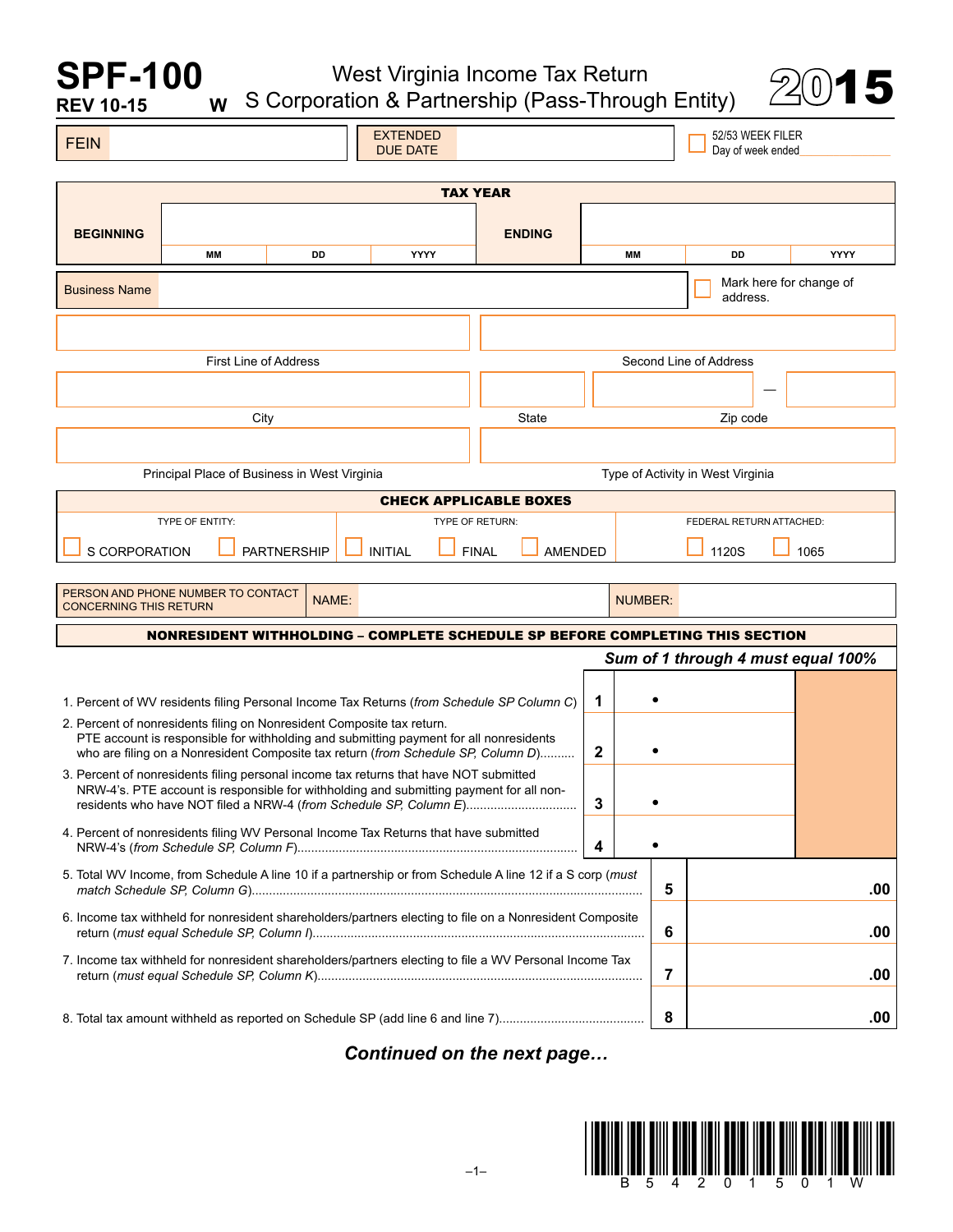| <b>FEIN</b>                                                                                                                                                                                                                                                                                               |                                                  |    |      |     |            |                                  |
|-----------------------------------------------------------------------------------------------------------------------------------------------------------------------------------------------------------------------------------------------------------------------------------------------------------|--------------------------------------------------|----|------|-----|------------|----------------------------------|
|                                                                                                                                                                                                                                                                                                           |                                                  |    |      | 8   |            | .00                              |
|                                                                                                                                                                                                                                                                                                           |                                                  | 9  |      |     | .00        |                                  |
|                                                                                                                                                                                                                                                                                                           |                                                  | 10 |      | .00 |            |                                  |
| 11. Total Withholding credits (See Instructions) CHECK HERE IF WITHHOLDING IS<br>11<br>.00                                                                                                                                                                                                                |                                                  |    |      |     |            |                                  |
|                                                                                                                                                                                                                                                                                                           |                                                  | 12 | .00  |     |            |                                  |
| 13. Payments (add lines 9 through 12) Must match total on the Schedule of Tax Payments                                                                                                                                                                                                                    |                                                  |    |      | 13  |            | .00                              |
|                                                                                                                                                                                                                                                                                                           |                                                  |    |      | 14  |            | .00                              |
|                                                                                                                                                                                                                                                                                                           |                                                  |    |      | 15  |            | .00                              |
| 16. Tax Due - If line 15 is smaller than line 8, enter amount owed. If line 15 is larger than line 8 skip to                                                                                                                                                                                              |                                                  |    |      | 16  |            | .00                              |
|                                                                                                                                                                                                                                                                                                           |                                                  |    |      | 17  |            | .00                              |
|                                                                                                                                                                                                                                                                                                           |                                                  |    |      |     |            | .00                              |
|                                                                                                                                                                                                                                                                                                           |                                                  |    |      | 19  |            | .00                              |
|                                                                                                                                                                                                                                                                                                           |                                                  | 20 |      |     | .00        |                                  |
|                                                                                                                                                                                                                                                                                                           |                                                  | 21 |      | .00 |            |                                  |
|                                                                                                                                                                                                                                                                                                           |                                                  | 22 |      |     | .00        |                                  |
| <b>Direct</b><br>CHECKING SAVINGS<br><b>Deposit</b><br>of Refund                                                                                                                                                                                                                                          |                                                  |    |      |     |            |                                  |
| PLEASE REVIEW YOUR ACCOUNT INFORMATION FOR ACCURACY. PROVIDING INCORRECT ACCOUNT INFORMATION MAY                                                                                                                                                                                                          | ROUTING NUMBER                                   |    |      |     |            | <b>ACCOUNT NUMBER</b>            |
| <b>Payment Options</b>                                                                                                                                                                                                                                                                                    | RESULT IN A \$15.00 RETURNED PAYMENT CHARGE.     |    |      |     |            |                                  |
| Returns filed with a balance of tax due may use any of the following payment options:                                                                                                                                                                                                                     |                                                  |    |      |     |            |                                  |
| Check or Money Order – If you filed a paper return, enclose your check or money order with your return. If you electronically filed, mail your check or<br>$\bullet$<br>money order with the payment voucher SPF-100V that is provided to you after the submission of your tax return.                    |                                                  |    |      |     |            |                                  |
| Electronic Funds Transfer - If you electronically filed your return, your tax payment may be automatically deducted from your checking account. You<br>$\bullet$<br>may elect to authorize the withdrawal to occur at the time the return is filed or delay payment any time between filing and due date. |                                                  |    |      |     |            |                                  |
| Payment by credit card - Payments may be made using your Visa® Card, Discover® Card, American Express® Card or MasterCard®. Visit tax.wv.gov.<br>$\bullet$                                                                                                                                                |                                                  |    |      |     |            |                                  |
| Under penalties of perjury, I declare that I have examined this return, accompanying schedules and statements, and to the best of my knowledge and<br>belief, it is true, correct and complete. I authorize the State Tax Department to discuss my return with my preparer.                               |                                                  |    |      |     | <b>YES</b> | NO                               |
| Signature of Officer/Partner or Member                                                                                                                                                                                                                                                                    | Print name of Officer/Partner or Member<br>Title |    | Date |     |            | <b>Business Telephone Number</b> |
| Paid preparer's signature<br>Firm's name and address                                                                                                                                                                                                                                                      |                                                  |    | Date |     |            | Preparer's Telephone Number      |

**Mail to: West Virginia State Tax Department Tax account administration division Po box 11751**

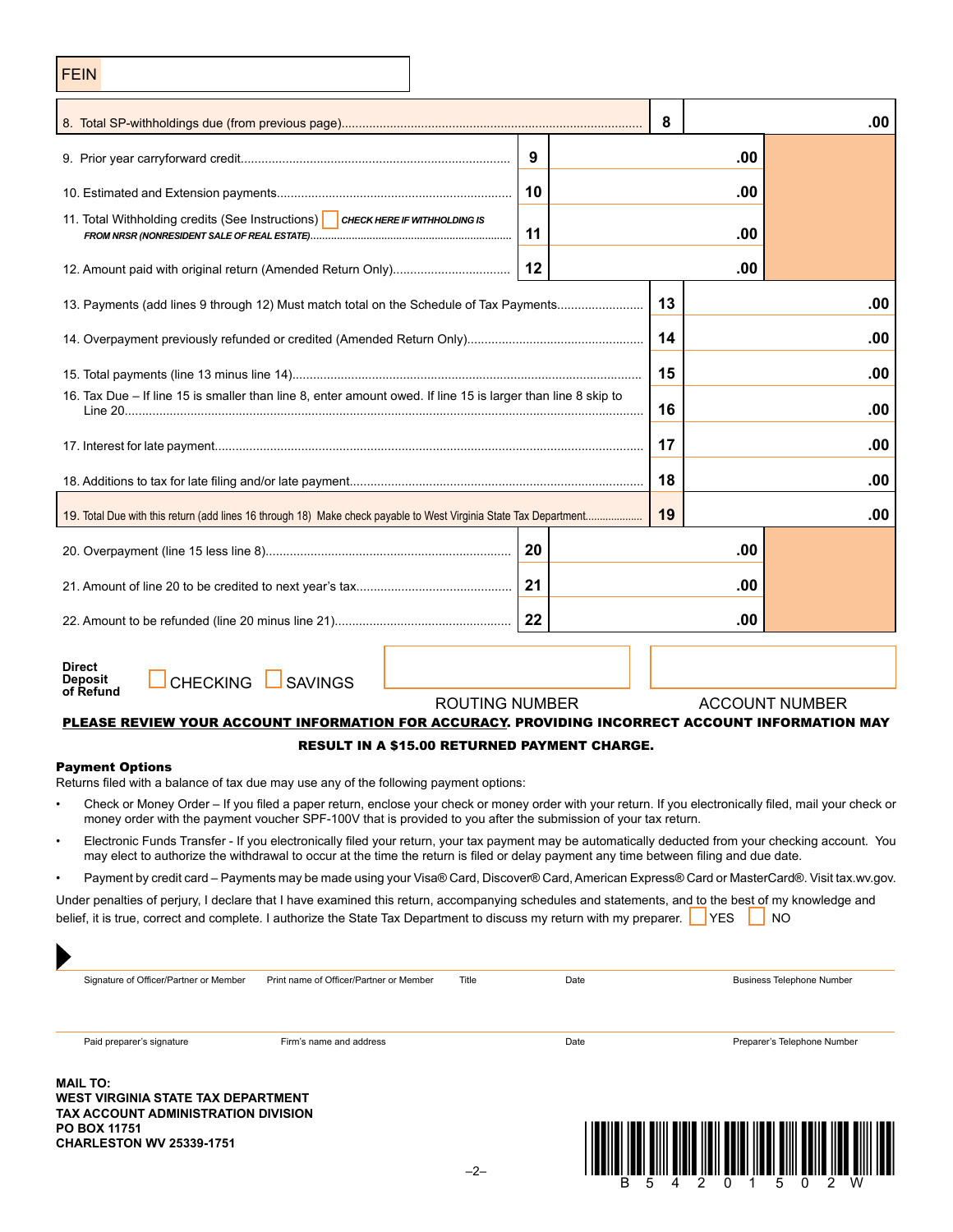| <b>SCHEDULES</b> |   |
|------------------|---|
| A & A-1          |   |
| (FORM SPF-100)   | w |

Income/Loss Income/Loss<br>Modifications to Federal Partnership Income 2015



| <b>SCHEDULE A - INCOME/LOSS</b>                                                                                                                                                                                                              |                     |
|----------------------------------------------------------------------------------------------------------------------------------------------------------------------------------------------------------------------------------------------|---------------------|
|                                                                                                                                                                                                                                              | $\mathbf 1$<br>.00  |
| 2. Other income: S corporation use Federal Form 1120S, Schedule K,; Partnership use Federal Form 1065, Schedule K                                                                                                                            | $\mathbf{2}$<br>.00 |
| 3. Other expenses/deductions: S corporation use Federal Form 1120S, Schedule K; Partnership use Federal Form 1065,                                                                                                                           | 3<br>.00            |
|                                                                                                                                                                                                                                              | 4<br>.00            |
| 5. Net modifications to federal income: for S Corporation, Schedule A-2, line 26 for Partnership from Schedule A-1, line 13                                                                                                                  | 5<br>.00            |
| 6. Modified federal S Corporation/Partnership income (sum of lines 4 & 5). Wholly WV S Corporation go to line 12;<br>multistate S Corporation go to line 7. Wholly WV Partnership enter this amount on line 10; multistate Partnership enter |                     |
| 7. S CORPORATION ONLY: total nonbusiness income allocated everywhere from Form SPF-100APT, Schedule A-1,                                                                                                                                     | 6<br>.00            |
|                                                                                                                                                                                                                                              | 7<br>.00            |
|                                                                                                                                                                                                                                              | 8<br>.00            |
| 9. West Virginia apportionment factor (Round to 6 decimal places) from<br>SPF-100APT Schedule B, Part 1, line 8; or, if applicable, from SPF-100APT                                                                                          |                     |
|                                                                                                                                                                                                                                              |                     |
| 10. Wholly WV Partnerships enter amount from line 6. Multistate S Corporation/Partnership's apportioned income                                                                                                                               |                     |
| (line 8 multiplied by line 9). Multistate S Corporations only - complete lines 11 and 12. All S Corporations and                                                                                                                             |                     |
|                                                                                                                                                                                                                                              | 10<br>.00           |
| 11. S CORPORATION ONLY: Nonbusiness income allocated to West Virginia. From Form SPF-100APT, Schedule A-2,                                                                                                                                   |                     |
|                                                                                                                                                                                                                                              | 11<br>.00           |
| 12. West Virginia income (wholly WV S Corporations enter amount from line 6; multistate S Corporations add lines 10 and                                                                                                                      | 12<br>.00           |
| <b>SCHEDULE A-1 - MODIFICATIONS TO FEDERAL PARTNERSHIP INCOME</b>                                                                                                                                                                            |                     |
| <b>INCREASING</b>                                                                                                                                                                                                                            |                     |
| 1. Interest income from obligations or securities of any state, or political subdivision other than WV that was deducted on                                                                                                                  | 1<br>.00            |
| 2. US Government obligation interest or dividends exempt from federal but not exempt from state tax, less related                                                                                                                            |                     |
|                                                                                                                                                                                                                                              | $\mathbf{2}$<br>.00 |
| 3. Interest expenses deducted on your federal return on indebtedness to purchase or carry securities exempt from                                                                                                                             | 3<br>.00            |
| 4. Other, Describe other:                                                                                                                                                                                                                    | 4<br>.00            |
|                                                                                                                                                                                                                                              | 5<br>.00            |
| <b>DECREASING</b>                                                                                                                                                                                                                            |                     |
| 6. Interest or dividends from obligations or securities of any state, or political subdivision, included on your federal return                                                                                                              |                     |
| 7. US Government obligation interest or dividends subject to federal but exempt from state tax, less related expenses                                                                                                                        | 6<br>.00            |
|                                                                                                                                                                                                                                              | 7<br>.00            |
| 8. Refund or credit of income taxes or taxes based upon income, imposed by WV or any other jurisdiction, included on                                                                                                                         | 8<br>.00            |
|                                                                                                                                                                                                                                              | 9<br>.00            |
|                                                                                                                                                                                                                                              | 10<br>.00           |
| 11. Allowance for governmental obligations/obligations secured by residential property (from schedule A-3, line 9)                                                                                                                           | 11<br>.00           |
|                                                                                                                                                                                                                                              | 12<br>.00           |
| <b>NET</b>                                                                                                                                                                                                                                   |                     |
| 13. Net modifications to federal partnership income - line 5 less line 12. Enter here and on Schedule. A Line 5. If the result is                                                                                                            |                     |
|                                                                                                                                                                                                                                              | 13<br>.00           |

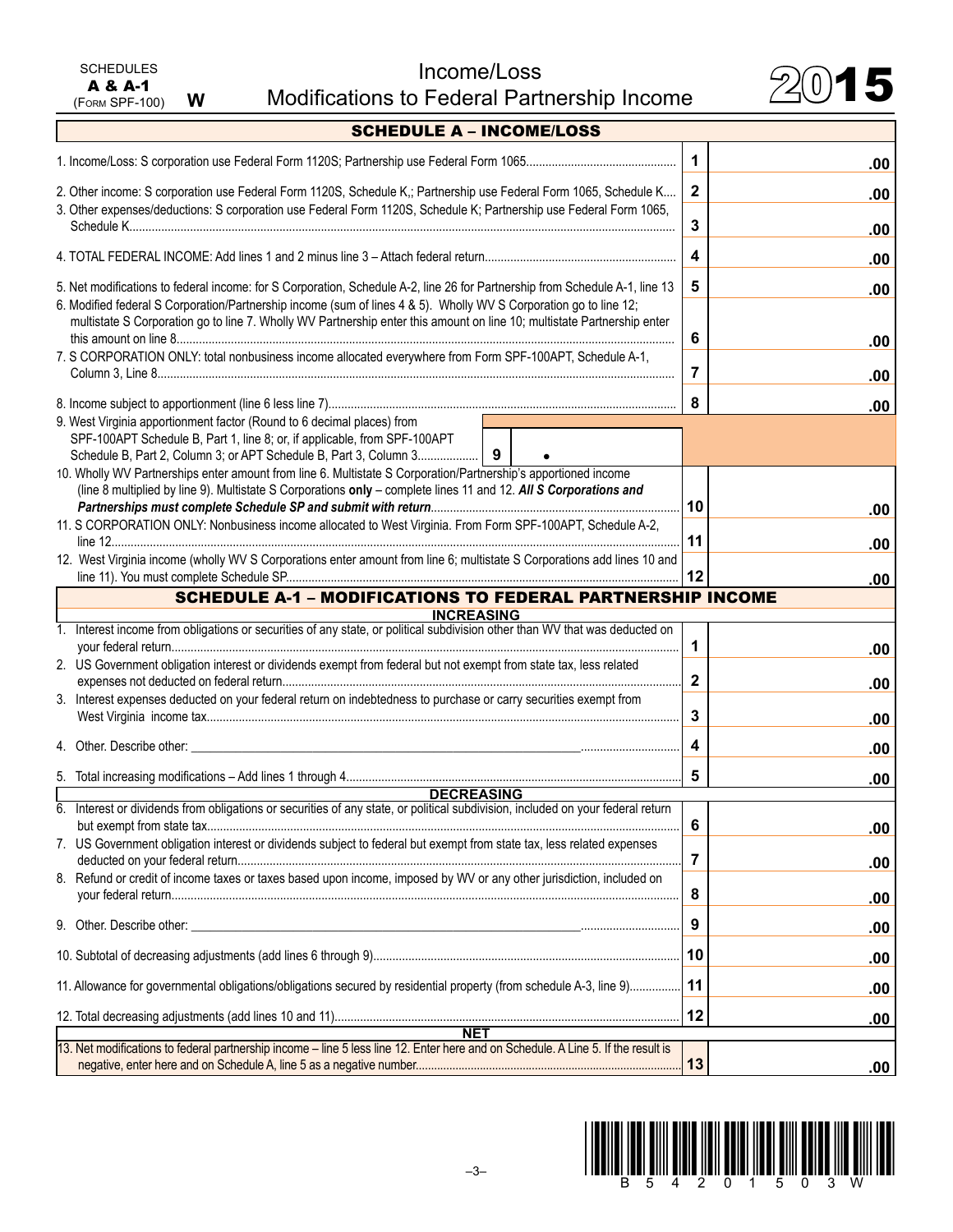**SCHEDULE** 

# $A-2$ <br>(Form SPF-100)**W** Modifications to Federal S Corporation Income  $2015$

FEIN

| <b>INCREASING</b>                                                                                                                                                                                    |             |     |
|------------------------------------------------------------------------------------------------------------------------------------------------------------------------------------------------------|-------------|-----|
| 1. Interest or dividends on obligations or securities from any state or a political subdivision                                                                                                      | 1           | .00 |
| 2. U.S. Government obligation interest or dividends not exempt from state tax, less related                                                                                                          | $\mathbf 2$ | .00 |
| 3. Taxes based upon net income, imposed by West Virginia or any other jurisdiction, deducted on                                                                                                      | 3           | .00 |
| 4. Federal depreciation/amortization for WV water/air pollution control facilities - WHOLLY WV<br><b>CORPORATIONS ONLY</b> (Multistate S Corporations must use SPF-100APT, Schedule A-2)             | 4           | .00 |
| 5. Unrelated business taxable income of a corporation exempt from federal tax (IRC 512)                                                                                                              | 5           | .00 |
| 6. Federal deduction for charitable contributions to Neighborhood Investment Programs if                                                                                                             | 6           | .00 |
|                                                                                                                                                                                                      | 7           | .00 |
|                                                                                                                                                                                                      | 8           | .00 |
|                                                                                                                                                                                                      | 9           | .00 |
| 10. Add back for expenses related to certain REIT's and regulated Investment Companies                                                                                                               | 10          | .00 |
| 11. Other. Describe other: _<br>and the contract of the contract of the contract of the contract of the contract of                                                                                  | 11          | .00 |
|                                                                                                                                                                                                      | 12          | .00 |
| <b>DECREASING</b>                                                                                                                                                                                    |             |     |
| 13. Refund or credit of overpayment of taxes based upon net income, imposed by WV or any other                                                                                                       | 13          | .00 |
| 14. Interest expense on obligations or securities of any state or its political subdivisions disallowed                                                                                              | 14          | .00 |
| 15. US Government obligation interest or dividends subject to federal but exempt from state tax,                                                                                                     | 15          | .00 |
| 16. Salary expense not allowed on federal return due to claiming the federal jobs credit                                                                                                             | 16          | .00 |
|                                                                                                                                                                                                      | 17          | .00 |
|                                                                                                                                                                                                      | 18          | .00 |
|                                                                                                                                                                                                      | 19          | .00 |
| 20. Cost of WV water/air pollution control facilities - wholly WV only (Multistate S Corporations                                                                                                    | 20          | .00 |
| 21. Employer contributions to medical savings accounts (WV Code §33-16-15) included in federal                                                                                                       | 21          | .00 |
| 22. Other. Describe other:                                                                                                                                                                           | 22          | .00 |
|                                                                                                                                                                                                      | 23          | .00 |
| 24. Allowance for governmental obligation/obligations secured by residential property (from                                                                                                          | 24          | .00 |
|                                                                                                                                                                                                      | 25          | .00 |
| <b>NET</b>                                                                                                                                                                                           |             |     |
| 26. Net modifications to Federal S corporation Income (line 12 less line 25). Enter here and on<br>Schedule A, line 5. If the result is negative, enter here and on Schedule A, line 5 as a negative | 26          | .00 |

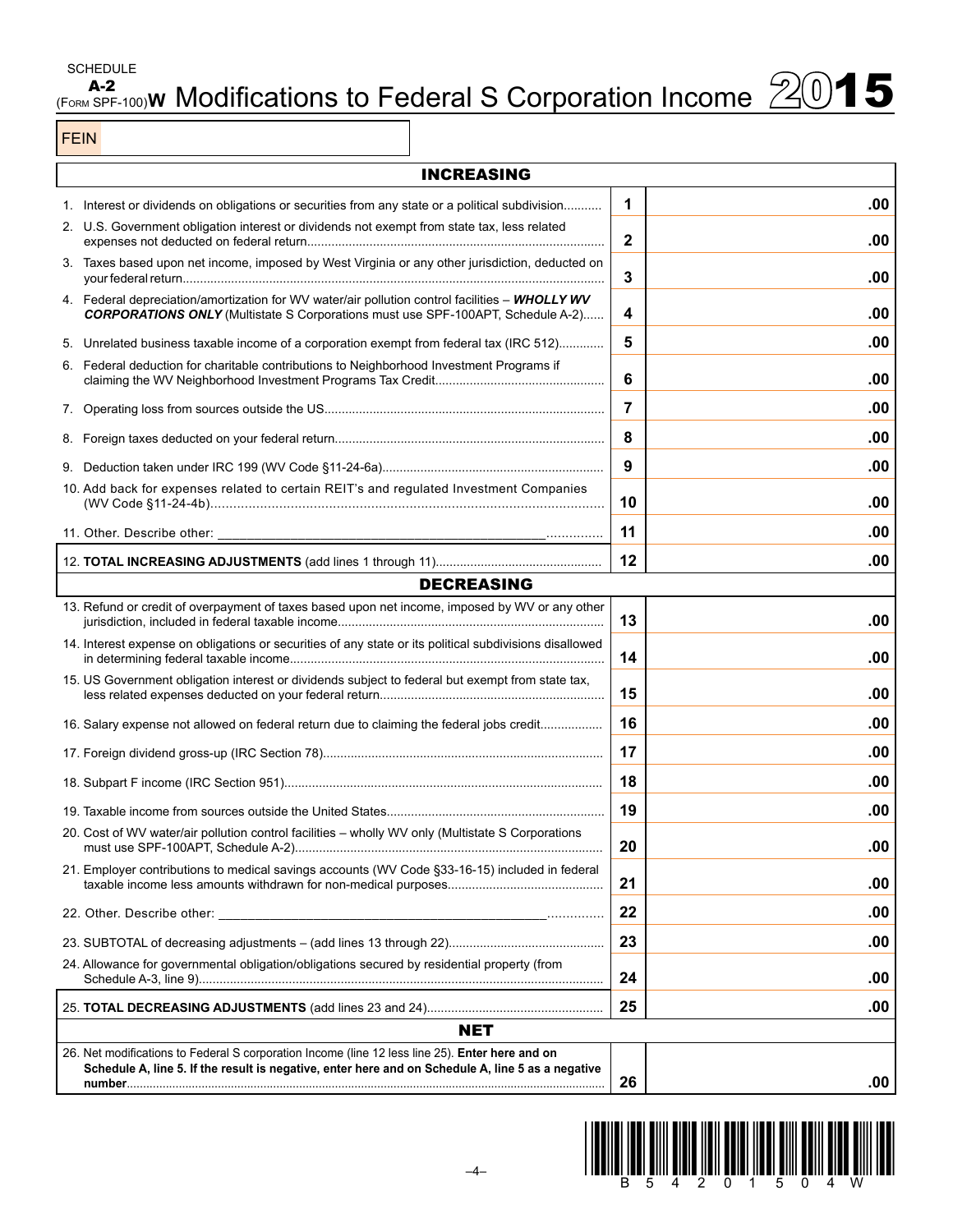# **SPF-100**<sub>W</sub> **REV 8-15**



FEIN

| SCHEDULE A-3 - ALLOWANCE FOR GOVERNMENTAL OBLIGATIONS/OBLIGATIONS SECURED BY                                                                                                                                                                                                      |                           | <b>RESIDENTIAL PROPERTY (§11-24-6(f))</b> |                     |                  |                                           |                                                        |     |
|-----------------------------------------------------------------------------------------------------------------------------------------------------------------------------------------------------------------------------------------------------------------------------------|---------------------------|-------------------------------------------|---------------------|------------------|-------------------------------------------|--------------------------------------------------------|-----|
|                                                                                                                                                                                                                                                                                   |                           |                                           |                     | 1                |                                           |                                                        | .00 |
|                                                                                                                                                                                                                                                                                   |                           |                                           |                     | $\boldsymbol{2}$ |                                           |                                                        | .00 |
| 3. Investments or loans primarily secured by mortgages or deeds of trust on residential property                                                                                                                                                                                  |                           |                                           |                     | 3                |                                           |                                                        | .00 |
| 4. Loans primarily secured by a lien or security agreement on a mobile home or double-wide                                                                                                                                                                                        |                           |                                           |                     | 4                |                                           |                                                        | .00 |
|                                                                                                                                                                                                                                                                                   |                           |                                           | 5                   |                  |                                           | .00                                                    |     |
| 6. Total assets as shown on Schedule L, Federal Form 1120S or Federal Form 1065                                                                                                                                                                                                   |                           |                                           |                     | 6                |                                           |                                                        | .00 |
| 7. Line 5 divided by line 6 (round to 6 decimal places)   7                                                                                                                                                                                                                       |                           |                                           |                     |                  |                                           | <b>COMPLETED SCHEDULE B</b><br><b>MUST BE ATTACHED</b> |     |
| 8. ADJUSTED INCOME. For S corps, add Schedule A, line 4 and Schedule A-2 line 12 minus<br>Schedule A-2 line 23 plus total from Form SPF-100APT, Schedule A-2, lines 9, 10, and 11. For<br>partnerships, add Schedule A line 4 and Schedule A-1, line 5 minus Schedule A-1 line 10 |                           |                                           |                     | 8                |                                           |                                                        | .00 |
| 9. ALLOWANCE (line 7 x line 8, disregard sign) Enter here and on Schedule A-2 Line 24 for                                                                                                                                                                                         |                           |                                           | 9                   |                  |                                           | .00                                                    |     |
| <b>SCHEDULE OF TAX PAYMENTS</b>                                                                                                                                                                                                                                                   |                           |                                           |                     |                  |                                           |                                                        |     |
|                                                                                                                                                                                                                                                                                   | $M \cdot 1$ $\frac{1}{2}$ | Date of Payment                           | $\overline{\omega}$ |                  | Type: withholding,<br>cotimpted putanojan |                                                        |     |

|                  | West Virginia Account        | Date of Payment |    |             |                        | Type: withholding,<br>estimated, extension, |                   |
|------------------|------------------------------|-----------------|----|-------------|------------------------|---------------------------------------------|-------------------|
| Name of business | <b>Identification Number</b> | <b>MM</b>       | DD | <b>YYYY</b> | Indicate<br>EFT<br>EFT | other pmts or prior<br>year credit          | Amount of payment |
|                  |                              |                 |    |             |                        |                                             | .00               |
|                  |                              |                 |    |             |                        |                                             | .00               |
|                  |                              |                 |    |             |                        |                                             | .00               |
|                  |                              |                 |    |             |                        |                                             | .00               |
|                  |                              |                 |    |             |                        |                                             | .00               |
|                  |                              |                 |    |             |                        |                                             | .00               |
|                  |                              |                 |    |             |                        |                                             | .00               |
|                  |                              |                 |    |             |                        |                                             | .00               |
|                  |                              |                 |    |             |                        |                                             | .00               |
|                  |                              |                 |    |             |                        |                                             | .00               |
|                  |                              |                 |    |             |                        |                                             | .00               |
|                  |                              |                 |    |             |                        |                                             | .00               |
|                  |                              |                 |    |             |                        |                                             | .00               |
|                  |                              |                 |    |             |                        |                                             | .00               |
|                  |                              |                 |    |             |                        |                                             | .00               |
|                  |                              |                 |    |             |                        |                                             | .00               |
|                  |                              |                 |    |             |                        | .00                                         |                   |

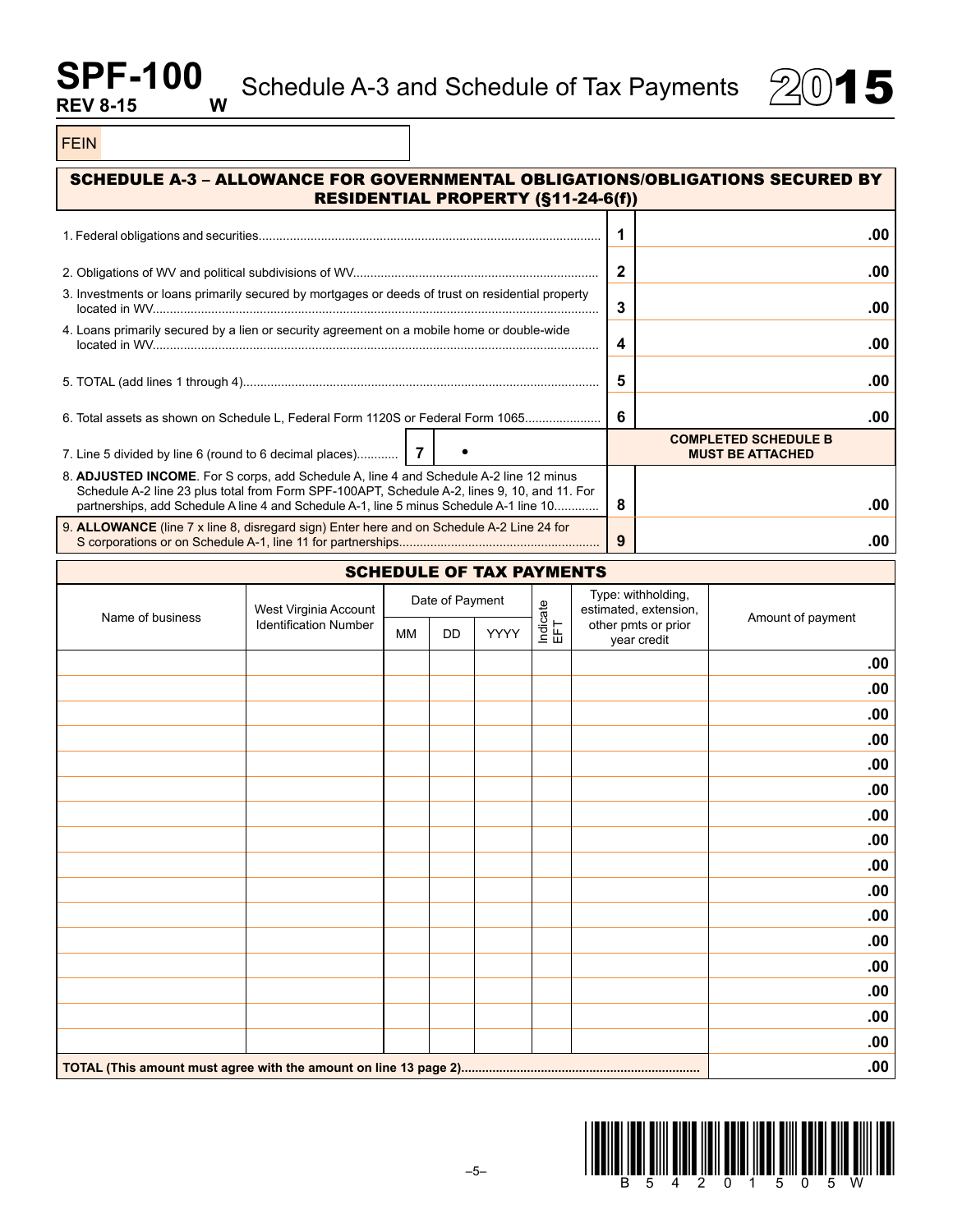

FEIN

| <b>CALCULATION OF WEST VIRGINIA BUSINESS CAPITAL (§11-23-3(b)(2))</b>                                      |                                      |                                              |                                                      |     |  |
|------------------------------------------------------------------------------------------------------------|--------------------------------------|----------------------------------------------|------------------------------------------------------|-----|--|
|                                                                                                            | Column 1<br><b>Beginning Balance</b> | Column <sub>2</sub><br><b>Ending Balance</b> | Column 3 - Average<br>(Col. 1 + Col. 2) divided by 2 |     |  |
| 1. Dollar amount of common stock &                                                                         | .00                                  | .00                                          |                                                      | .00 |  |
|                                                                                                            | .00                                  | .00                                          |                                                      | .00 |  |
| 3. Retained earnings appropriated &                                                                        | .00                                  | .00                                          |                                                      | .00 |  |
| 4. Adjustments to shareholders equity                                                                      | .00                                  | .00                                          |                                                      | .00 |  |
| 5. Shareholders undistributed taxable                                                                      | .00                                  | .00                                          |                                                      | .00 |  |
| 6. Accumulated adjustments account                                                                         | .00                                  | .00                                          |                                                      | .00 |  |
|                                                                                                            | .00                                  | .00                                          |                                                      | .00 |  |
|                                                                                                            |                                      |                                              |                                                      | .00 |  |
|                                                                                                            | .00                                  | .00                                          |                                                      | .00 |  |
| 10. Dollar amount of partner's capital                                                                     | $.00 \,$                             | .00                                          |                                                      | .00 |  |
|                                                                                                            |                                      |                                              |                                                      | .00 |  |
| 12. Multiplier for allowance for certain obligations/investments (Schedule A-3,<br>$\bullet$               |                                      |                                              |                                                      |     |  |
|                                                                                                            |                                      |                                              |                                                      | .00 |  |
| 14. Adjusted capital (subtract line 13 from line 10 or 11). Wholly West Virginia business check here   and |                                      | .00                                          |                                                      |     |  |
| 15. Apportionment factor (Form SPF-100APT, Schedule B, line 8 or Part 3,                                   |                                      |                                              | <b>COMPLETED FORM</b><br><b>MUST BE ATTACHED</b>     |     |  |
|                                                                                                            |                                      |                                              | .00                                                  |     |  |

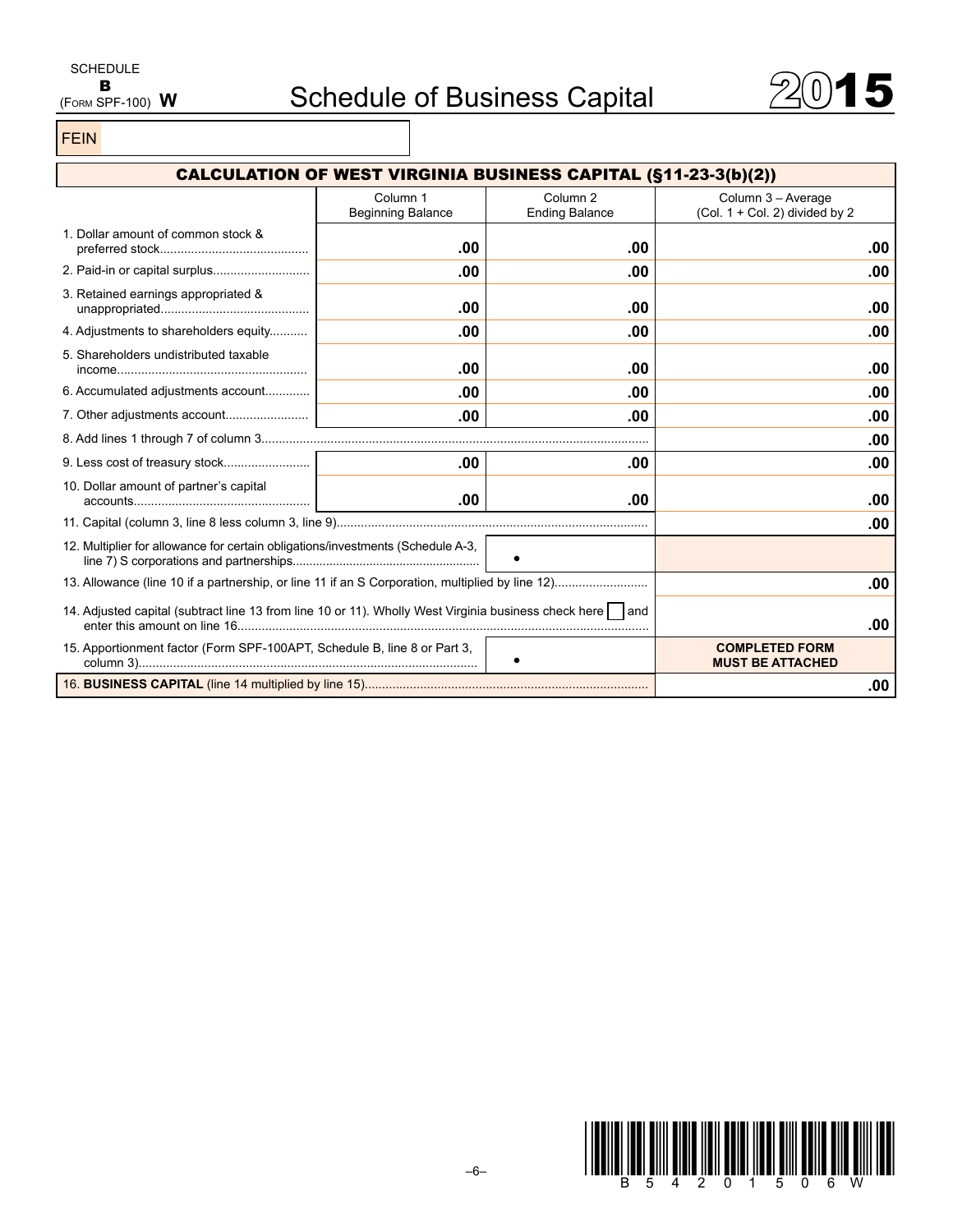# **SPF-100TC REV 8-15 W**

Summary of Pass-Through Entity<br>Tax Credits



#### name Felix and the second control of the second control of the second control of the second control of the second control of the second control of the second control of the second control of the second control of the secon

This form is to be used by S Corporations and Partnerships to summarize the tax credits that are allocable to their shareholders/partners. Both this summary form and the appropriate credit calculation schedule(s) or form(s) must be attached to your return in order to claim a tax credit. The S Corporation or Partnership must complete an allocation schedule for each tax credit claimed. These allocations will be reported on their SPF-100, Schedule SP, column L. **If you are claiming the Neighborhood Investment Program Credit you are no longer required to enclose the WV/NIPA-2 credit schedule with your return. You must maintain the schedule in your files.**

| <b>TAX CREDIT</b><br>THE TOTAL AMOUNT OF CREDIT<br>CANNOT EXCEED THE TAX LIABILITY | <b>TAX CREDIT</b><br>CARRIED<br><b>FORWARD FROM</b><br><b>PRIOR YEARS</b> | <b>TAX CREDIT</b><br><b>EARNED IN</b><br><b>CURRENT YEAR</b> | <b>TAX CREDIT</b><br><b>USED IN</b><br><b>CURRENT YEAR</b> | <b>TAX CREDIT</b><br>CARRIED<br><b>FORWARD TO</b><br><b>FUTURE YEARS</b> |
|------------------------------------------------------------------------------------|---------------------------------------------------------------------------|--------------------------------------------------------------|------------------------------------------------------------|--------------------------------------------------------------------------|
| 1. Economic Opportunity Tax Credit (§11-13Q) -                                     | .00                                                                       | .00                                                          | .00                                                        | .00                                                                      |
| 2. Environmental Agricultural Equipment Tax Credit                                 | .00                                                                       | .00                                                          | .00                                                        | .00                                                                      |
| 3. West Virginia Neighborhood Investment Program Credit                            | .00                                                                       | .00.                                                         | .00                                                        | .00                                                                      |
| 4. Strategic Research and Development Tax Credit                                   | .00                                                                       | .00                                                          | .00                                                        | .00                                                                      |
| 5. Apprentice Training Tax Credit (§11-13W) - WV/ATTC-1                            | .00                                                                       | .00                                                          | .00                                                        | .00                                                                      |
| 6. Film Industry Investment Tax Credit (§11-13X) -                                 | .00                                                                       | .00                                                          | .00                                                        | .00                                                                      |
| 7. Alternative Fuel Tax Credit (§11-6D) - WV/AFTC-1                                | $.00 \,$                                                                  | $.00 \,$                                                     | .00                                                        | .00                                                                      |
| 8. Commercial Patent Incentives Tax Credit (§11-13AA) -                            | .00                                                                       | .00                                                          | .00                                                        | .00                                                                      |
| 9. Innovative Mine Safety Technology Tax Credit                                    | .00                                                                       | .00                                                          | .00                                                        | .00                                                                      |
| 10. Historic Rehabilitated Buildings Investment Credit                             | .00                                                                       | .00                                                          | .00                                                        | .00                                                                      |
| 11. West Virginia Military Incentive Credit (§11-24-12) -                          | .00                                                                       | .00                                                          | .00                                                        | .00                                                                      |
| 12. <b>TOTAL CREDITS</b> (Add lines 1 through 11)                                  | .00                                                                       | .00.                                                         | .00                                                        | .00                                                                      |

\* The Strategic Research and Development Tax Act terminated on January 1, 2014, and no new credit is available to any taxpayer for any qualified investment or expenditure made on or after that date. Credits that have been approved prior to January 1, 2014 and unused balances carried forward for use in subsequent years remain eligible for claim until the credit is fully used.

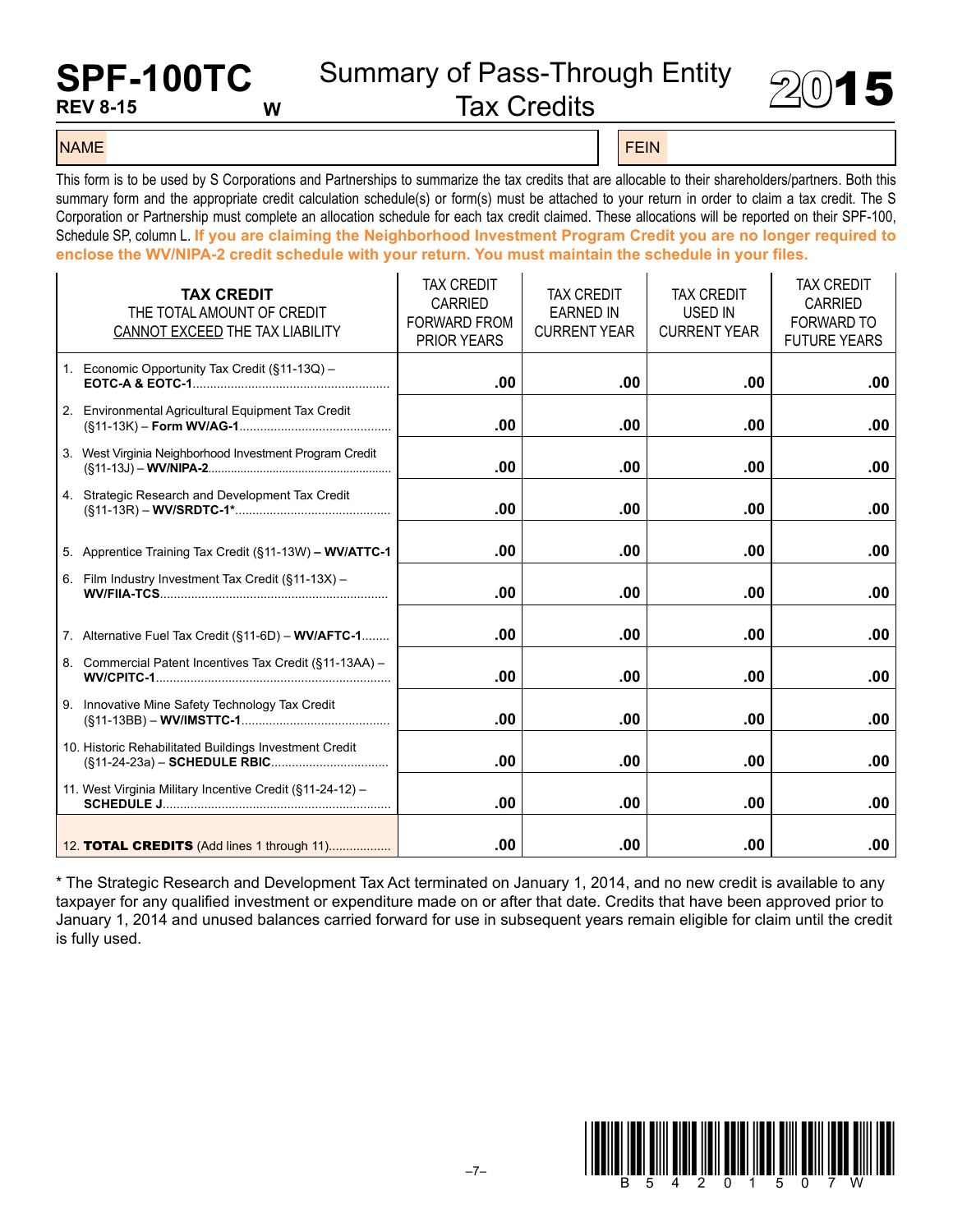# **SPF-100APT REV 7-15**

# Allocation and Apportionment  $\frac{10}{2015}$  for Multistate Businesses  $\frac{2015}{2015}$



FEIN

This form is used by S Corporations that are subject to tax in more than one state to allocate and apportion their income and/or capital to the State of West Virginia. Complete and attach to Form SPF-100. (See instructions and information for SPF-100APT Schedule A1 and A2 and Schedule B, Part 1, 2, & 3)

| <b>SCHEDULE A1 EVERYWHERE</b><br><b>ALLOCATION OF NONBUSINESS INCOME FOR MULTISTATE S CORPORATIONS (§11-24-7)</b> |                                 |                                                |                               |  |
|-------------------------------------------------------------------------------------------------------------------|---------------------------------|------------------------------------------------|-------------------------------|--|
| Types of allocable income                                                                                         | Column 1<br><b>GROSS INCOME</b> | Column <sub>2</sub><br><b>RELATED EXPENSES</b> | Column 3<br><b>NET INCOME</b> |  |
|                                                                                                                   | .00                             | .00                                            | .00                           |  |
|                                                                                                                   | $.00 \,$                        | .00                                            | .00.                          |  |
|                                                                                                                   | .00                             | .00                                            | .00                           |  |
|                                                                                                                   | .00                             | .00                                            | .00.                          |  |
| 5. Dividends                                                                                                      | .00                             | .00                                            | .00.                          |  |
| 6. Patent/copyright royalties                                                                                     | .00                             | .00                                            | .00.                          |  |
| 7. Gain – sale of natural resources<br>$(IRC Sec. 631 (a)(b))$                                                    | .00                             | .00                                            | .00                           |  |

8. Nonbusiness income/loss – Sum of lines 1 through 7, column 3. Enter column 3 on SPF-100 Sch. A Line 7...... **.00**

| <b>SCHEDULE A2 WEST VIRGINIA</b><br><b>ALLOCATION OF NONBUSINESS INCOME FOR MULTISTATE S CORPORATIONS (§11-24-7)</b> |                                 |                                                |                                          |  |
|----------------------------------------------------------------------------------------------------------------------|---------------------------------|------------------------------------------------|------------------------------------------|--|
| Types of allocable income                                                                                            | Column 1<br><b>GROSS INCOME</b> | Column <sub>2</sub><br><b>RELATED EXPENSES</b> | Column <sub>3</sub><br><b>NET INCOME</b> |  |
|                                                                                                                      | .00                             | .00                                            | .00                                      |  |
|                                                                                                                      | .00                             | .00                                            | .00                                      |  |
| 3. Capital gains/losses                                                                                              | .00                             | .00                                            | .00                                      |  |
|                                                                                                                      | .00                             | .00                                            | .00                                      |  |
|                                                                                                                      | .00                             | .00                                            | .00                                      |  |
| 6. Patent/copyright royalties                                                                                        | .00                             | .00                                            | .00                                      |  |
| 7. Gain – sale of natural resources<br>$(IRC Sec. 631 (a)(b))$                                                       | .00                             | .00                                            | .00                                      |  |
|                                                                                                                      |                                 |                                                | .00                                      |  |
|                                                                                                                      | .00                             |                                                |                                          |  |
|                                                                                                                      |                                 |                                                | .00                                      |  |
|                                                                                                                      | .00                             |                                                |                                          |  |
| 12. Net nonbusiness income/loss allocated to West Virginia (sum of lines 8 through 11, column 3. Enter on            |                                 |                                                |                                          |  |

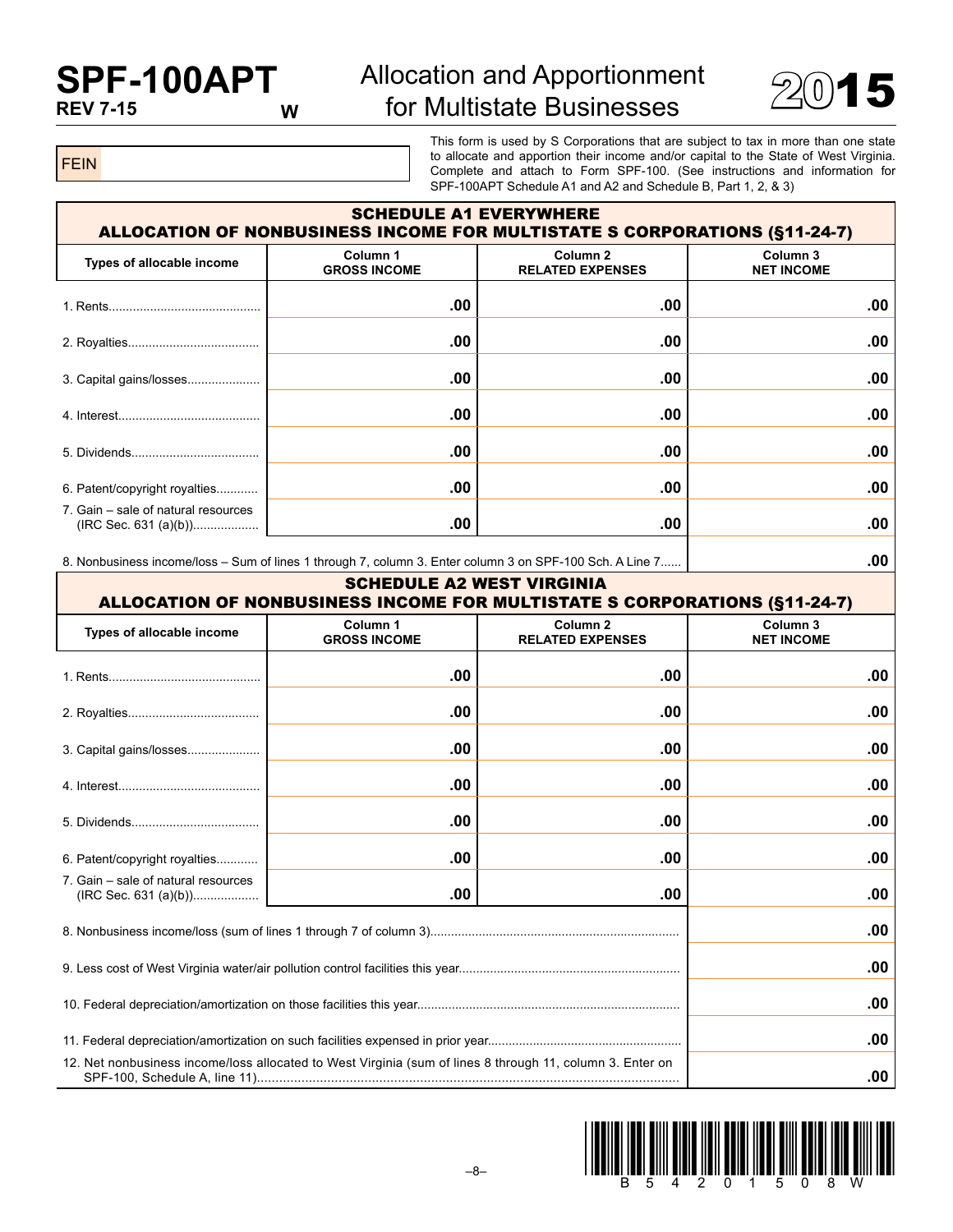FEIN

#### FAILURE TO COMPLETE SPF-100APT SCHEDULE B WILL RESULT IN 100% APPORTIONMENT TO WEST VIRGINIA

| <b>SCHEDULE B</b><br><b>APPORTIONMENT FACTORS FOR MULTISTATE S CORPORATIONS /PARTNERSHIPS (§11-24-7, &amp; 11-23-5)</b>                                                                                                           |                                   |                                                           |                                                                                           |                                                                                |  |  |  |  |
|-----------------------------------------------------------------------------------------------------------------------------------------------------------------------------------------------------------------------------------|-----------------------------------|-----------------------------------------------------------|-------------------------------------------------------------------------------------------|--------------------------------------------------------------------------------|--|--|--|--|
| <b>PART 1 - REGULAR FACTOR</b>                                                                                                                                                                                                    |                                   |                                                           |                                                                                           |                                                                                |  |  |  |  |
| LINES 1 & 2: Divide Column 1 by Column 2 and enter 6 digit decimal in column 3.<br>LINE 5: Column 1 - Enter line 3. Column 2 - line 3 less line 4. Divide column 1 by column 2 and enter 6 digit decimal in column 3.             |                                   |                                                           |                                                                                           |                                                                                |  |  |  |  |
|                                                                                                                                                                                                                                   | Everywhere                        | Column <sub>3</sub><br><b>Decimal Fraction (6 digits)</b> |                                                                                           |                                                                                |  |  |  |  |
|                                                                                                                                                                                                                                   | .00                               |                                                           | .00                                                                                       |                                                                                |  |  |  |  |
|                                                                                                                                                                                                                                   | .00                               |                                                           | .00                                                                                       |                                                                                |  |  |  |  |
|                                                                                                                                                                                                                                   | .00                               |                                                           | .00                                                                                       |                                                                                |  |  |  |  |
| 4. Sales to purchasers in a state<br>where you are not taxable                                                                                                                                                                    |                                   |                                                           | .00                                                                                       |                                                                                |  |  |  |  |
| 5. Adjusted Sales                                                                                                                                                                                                                 | .00                               |                                                           | .00                                                                                       |                                                                                |  |  |  |  |
| 6. Adjusted Sales (enter line 5 again)                                                                                                                                                                                            | .00                               |                                                           | .00                                                                                       |                                                                                |  |  |  |  |
|                                                                                                                                                                                                                                   |                                   |                                                           |                                                                                           |                                                                                |  |  |  |  |
| 8. APPORTIONMENT FACTOR - Line 7 divided by the number 4, reduced by the number of factors showing<br>zero in Column 2, lines 1, 2, 5, and 6. Enter 6 digits after the decimal. Enter on SPF-100, Schedule A, line 9<br>$\bullet$ |                                   |                                                           |                                                                                           |                                                                                |  |  |  |  |
| PART 2 - MOTOR CARRIER FACTOR (§11-24-7a)                                                                                                                                                                                         |                                   |                                                           |                                                                                           |                                                                                |  |  |  |  |
| VEHICLE MILEAGE - Use for Corporate Income Tax ONLY. Use Part 1 for Capital Calculation. Enter column 3 on Form SPF-100, Schedule A, line 9.                                                                                      |                                   |                                                           |                                                                                           |                                                                                |  |  |  |  |
| Column 1<br><b>West Virginia</b>                                                                                                                                                                                                  |                                   | Column <sub>2</sub><br>Everywhere                         |                                                                                           | Column 3<br><b>Decimal Fraction (6 digits)</b><br>Column 1 divided by Column 2 |  |  |  |  |
|                                                                                                                                                                                                                                   |                                   |                                                           |                                                                                           | $\bullet$                                                                      |  |  |  |  |
| PART 3 - FINANCIAL ORGANIZATION FACTOR (§11-24-7b and 11-23-5a)<br>GROSS RECEIPTS - Enter Column 3 on SPF-100, Schedule A, Line 9 and on SPF-100 Schedule B, Line 15.                                                             |                                   |                                                           |                                                                                           |                                                                                |  |  |  |  |
| Column 1<br><b>West Virginia</b>                                                                                                                                                                                                  | Column <sub>2</sub><br>Everywhere |                                                           | Column <sub>3</sub><br><b>Decimal Fraction (6 digits)</b><br>Column 1 divided by Column 2 |                                                                                |  |  |  |  |
| .00<br>.00<br>$\bullet$                                                                                                                                                                                                           |                                   |                                                           |                                                                                           |                                                                                |  |  |  |  |

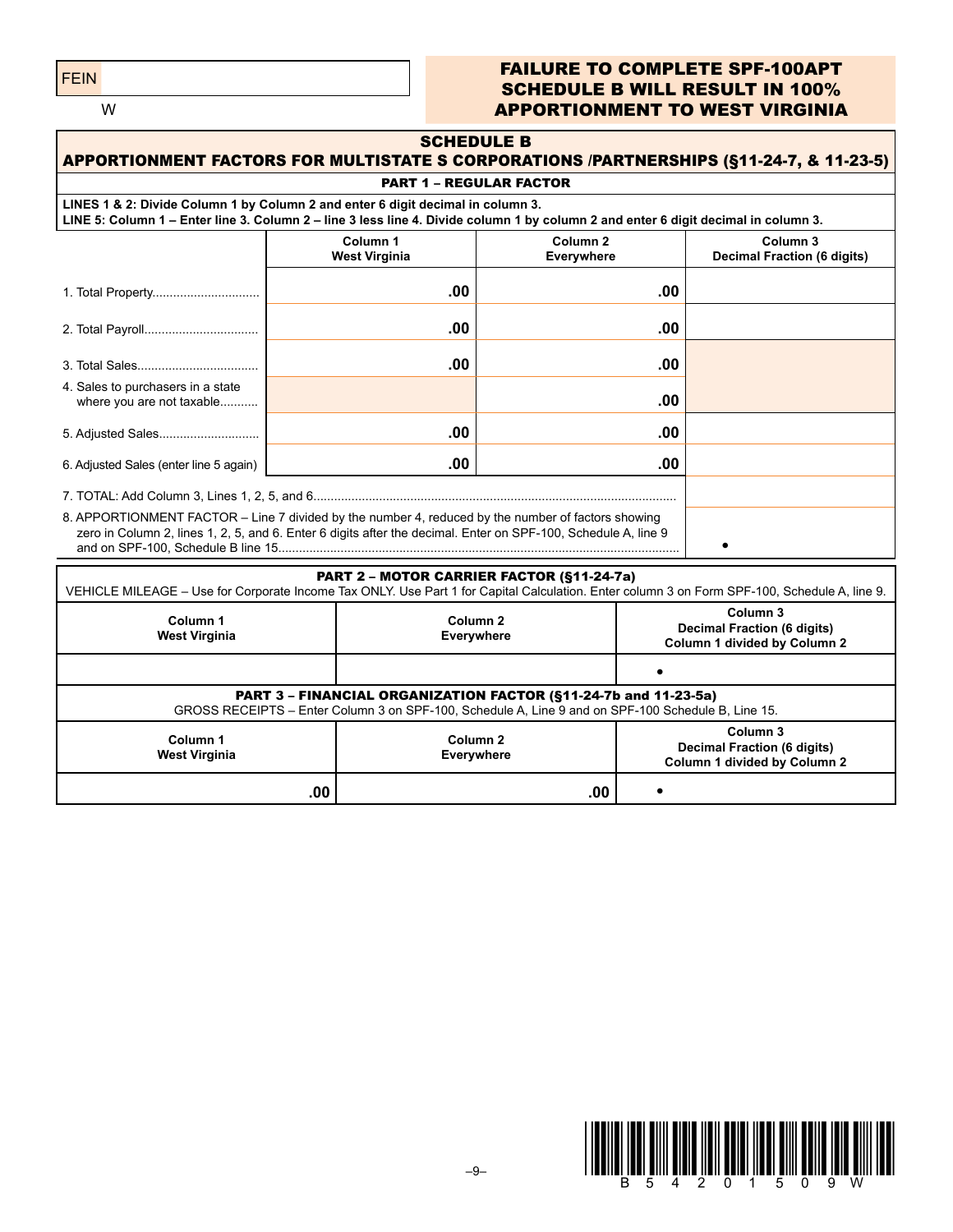**SPF-100W REV 8-15 W**

## **West Virginia Withholding-Credit Schedule**   $\frac{1}{201}$  Pass-Through Entity

**Enter WV withholding-credit information below.**

**Do NOT send NRW-2's, K-1's, and/or 1099's with your return.**

#### **If FEIN entered in the Taxpayer Information Box B is different from the FEIN of Pass-Through Entity, you** *MUST* **attach a statement of explanation.**

|   | <b>BUSINESS NAME</b><br><b>SHOWN ON FORM</b><br><b>SPF-100</b> |                                  | <b>FEIN</b>                      |  |  |
|---|----------------------------------------------------------------|----------------------------------|----------------------------------|--|--|
|   | A - Payer Information                                          | B - Taxpayer Information         | C - WV Tax Withheld              |  |  |
|   |                                                                |                                  | .00                              |  |  |
|   | Payer ID from 1099, K-1, and/or NRW-2                          | Name                             | WV WITHHOLDING                   |  |  |
| 1 | Payer Name                                                     | <b>FEIN</b>                      | Check the appropriate box        |  |  |
|   |                                                                |                                  | 1099<br>$K-1$<br>NRW-2           |  |  |
|   | Address                                                        | .00                              | Date tax year ending (MMYY)      |  |  |
|   | City, State, ZIP                                               | Income Subject to WV WITHHOLDING | <b>Enter WV withholding Only</b> |  |  |
|   | A - Payer Information                                          | B - Taxpayer Information         | C - WV Tax Withheld              |  |  |
|   |                                                                |                                  | .00                              |  |  |
|   | Payer ID from 1099, K-1, and/or NRW-2                          | Name                             | WV WITHHOLDING                   |  |  |
| 2 | Payer Name                                                     | <b>FEIN</b>                      | Check the appropriate box        |  |  |
|   |                                                                |                                  | 1099<br>$K-1$<br>NRW-2           |  |  |
|   | <b>Address</b>                                                 | .00                              | Date tax year ending (MMYY)      |  |  |
|   |                                                                |                                  |                                  |  |  |
|   | City, State, ZIP                                               | Income Subject to WV WITHHOLDING | <b>Enter WV withholding Only</b> |  |  |
|   | A - Payer Information                                          | B - Taxpayer Information         | C - WV Tax Withheld              |  |  |
|   |                                                                |                                  | .00                              |  |  |
|   | Payer ID from 1099, K-1, and/or NRW-2                          | Name                             | WV WITHHOLDING                   |  |  |
| 3 | Payer Name                                                     | <b>FEIN</b>                      | Check the appropriate box        |  |  |
|   |                                                                |                                  | 1099<br>$K-1$<br>NRW-2           |  |  |
|   | Address                                                        | .00                              | Date tax year ending (MMYY)      |  |  |
|   | City, State, ZIP                                               | Income Subject to WV WITHHOLDING | <b>Enter WV withholding Only</b> |  |  |
|   | A - Payer Information                                          | B - Taxpayer Information         | C - WV Tax Withheld              |  |  |
|   |                                                                |                                  | .00                              |  |  |
|   | Payer ID from 1099, K-1, and/or NRW-2                          | Name                             | <b>WV WITHHOLDING</b>            |  |  |
| 4 | Payer Name                                                     | <b>FEIN</b>                      | Check the appropriate box        |  |  |
|   |                                                                |                                  | 1099<br>$K-1$<br>NRW-2           |  |  |
|   | Address                                                        | .00                              | Date tax year ending (MMYY)      |  |  |

Total WV tax withheld from column C above.................................................... **.00**

**If you have WV withholding on multiple pages, add the totals and enter the GRAND total on line 11, Form SPF-100.**



 $-10-$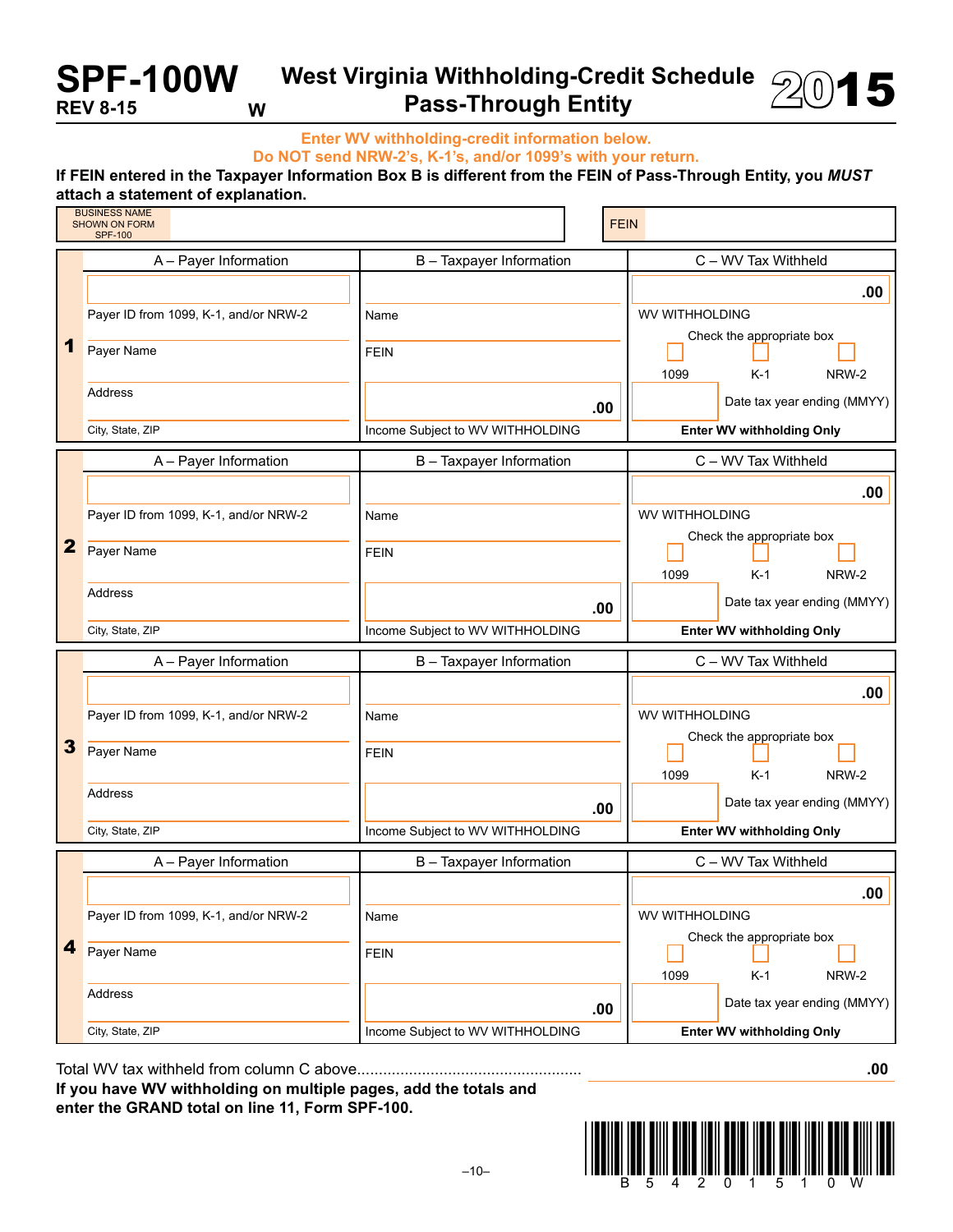(FORM SPF-100) SCHEDULE<br>SP Schedule

FEIN

 $\mathbf{s}_{\mathsf{F}_\mathsf{newSPE-1000}}$  Shareholder/Partner Information and Nonresident Withholding  $200$  15 Shareholder/Partner Information and Nonresident Withholding

|                         |                                          | <b>SHAREHOLDERS/PARTNERS OWNERSHIP AND COMPUTATION</b> |                                    |                                              |                                        |                                   | OF WEST VIRGINIA NONRESIDENT SHAREHOLDERS/PARTNERS WITHHOLDING TAX |                         |                                                                                                                                                             |                                                                                                         |                                                                                          |                                        |
|-------------------------|------------------------------------------|--------------------------------------------------------|------------------------------------|----------------------------------------------|----------------------------------------|-----------------------------------|--------------------------------------------------------------------|-------------------------|-------------------------------------------------------------------------------------------------------------------------------------------------------------|---------------------------------------------------------------------------------------------------------|------------------------------------------------------------------------------------------|----------------------------------------|
|                         | €                                        | ©                                                      |                                    | PERCENT OF INCOME DISTRI<br>WV FILING METHOD |                                        | RIBUTION                          | ៙                                                                  | £                       | ∊                                                                                                                                                           | Ξ                                                                                                       | ξ                                                                                        | Э                                      |
|                         | SHAREHOLDER/ PARTNER<br>NAME AND ADDRESS | SHAREHOLDER/<br>PARTNER ID<br>SSN or FEIN              | RESIDENT<br>$\widehat{\mathbf{c}}$ | NONRESIDENT<br>ê                             | ⊢<br>RESIDEN <sup>-</sup><br>NON-<br>© | WITH WV NRW-4<br>NONRESIDENT<br>E | S CORPORATION<br>OR PARTNERSHIP<br>WV INCOME<br><b>TOTAL</b>       | O<br>COLUMN D%          | $\begin{array}{c} \text{COL. (H) X 6.5\%} \\ \text{CHIS TAX WILL BE FILED} \\ \text{ON NOMRESDENT} \\ \text{COMPOSITE RETURN)} \end{array}$<br>TAX WITHHELD | TIMES COLUMN G<br>(THIS INCOME WILL<br>BE FILED ON NON-<br>BE SIDENT INDIVIDUAL<br>COLUMN E%<br>RETURN) | TAX WITHHELD<br>COL. (J) X 6.5%<br>CTHIS TAX WILL BE<br>WITHHELD FOR NON-<br>RESIDENCIAL | <b>TAX CREDITS</b><br><b>ALLOCATED</b> |
| ۳                       |                                          |                                                        | ٠                                  | ٠                                            | ٠                                      | ٠                                 | 8                                                                  | g                       | $\overline{6}$                                                                                                                                              | $\overline{\mathsf{S}}$                                                                                 | $\overline{\mathsf{S}}$                                                                  | <u>ခ</u>                               |
| $\overline{\mathbf{c}}$ |                                          |                                                        | $\bullet$                          | $\bullet$                                    | $\bullet$                              | $\bullet$                         | 8                                                                  | 8                       | S.                                                                                                                                                          | 8ò                                                                                                      | $\overline{\mathsf{S}}$                                                                  | ຸຣ                                     |
| c                       |                                          |                                                        | $\bullet$                          | $\bullet$                                    | $\bullet$                              | $\bullet$                         | Sō                                                                 | 8                       | 8ġ                                                                                                                                                          | 8ò                                                                                                      | δò                                                                                       | ຸຣ                                     |
| 4                       |                                          |                                                        | $\bullet$                          | $\bullet$                                    | $\bullet$                              | $\bullet$                         | 8                                                                  | 8                       | 8ġ                                                                                                                                                          | $\overline{\mathsf{S}}$                                                                                 | $\overline{\mathsf{S}}$                                                                  | ຸຣ                                     |
| ю                       |                                          |                                                        | ٠                                  | $\bullet$                                    | $\bullet$                              | ٠                                 | 8                                                                  | $\overline{\mathsf{S}}$ | 8.                                                                                                                                                          | gò                                                                                                      | $\overline{\mathsf{S}}$                                                                  | ຸຣ                                     |
| ဖ                       |                                          |                                                        | $\bullet$                          | $\bullet$                                    | $\bullet$                              | $\bullet$                         | $\overline{6}$                                                     | 8ò                      | S.                                                                                                                                                          | 8Ċ                                                                                                      | gò                                                                                       | ຸຣຸ                                    |
| Ľ                       |                                          |                                                        | $\bullet$                          | $\bullet$                                    | $\bullet$                              | $\bullet$                         | S.                                                                 | 8                       | 8ġ                                                                                                                                                          | gò                                                                                                      | $\overline{\mathsf{e}}$                                                                  | ຸຣ                                     |
| $\infty$                |                                          |                                                        | ٠                                  | ٠                                            | ٠                                      | $\bullet$                         | S.                                                                 | 8                       | 8Ċ                                                                                                                                                          | 8ò                                                                                                      | Θò                                                                                       | ຸຣ                                     |
| თ                       |                                          |                                                        | $\bullet$                          | $\bullet$                                    | $\bullet$                              | ٠                                 | 8                                                                  | 8                       | S.                                                                                                                                                          | gö                                                                                                      | gö                                                                                       | ຸຣ                                     |
| ੰ                       |                                          |                                                        | ٠                                  | $\bullet$                                    | $\bullet$                              | $\bullet$                         | OO.                                                                | 8ò                      | Sò                                                                                                                                                          | 8.                                                                                                      | $\overline{\mathsf{e}}$                                                                  | ຸຣ                                     |
| ÷                       | PAGE TOTALS                              |                                                        | $\bullet$                          | $\bullet$                                    | $\bullet$                              | ٠                                 |                                                                    | 8                       | 8                                                                                                                                                           | $\overline{\mathsf{S}}$                                                                                 | $\overline{\mathsf{S}}$                                                                  | ຸຣ                                     |
| $\overline{2}$          | <b>SP SCHEDULE</b><br><b>GRAND TOTAL</b> |                                                        | ٠                                  | $\bullet$                                    | $\bullet$                              | ٠                                 |                                                                    | 8ġ                      | 8.                                                                                                                                                          | 8ò                                                                                                      | ŝ                                                                                        | ຸຣ                                     |
|                         |                                          |                                                        |                                    |                                              |                                        |                                   |                                                                    |                         |                                                                                                                                                             |                                                                                                         |                                                                                          |                                        |

# TOTALS FOR ALL PAGES OF SCHEDULE SP MUST BE REPORTED ON THE FIRST PAGE "SP SCHEDULE GRAND TOTAL" LINE. **Totals for all pages of schedule SP must be reported on the first page "***Sp schedule grand total***" line.**

Transfer total of Column K to line 7 of Form SPF-100 **Transfer total of Column K to line 7 of Form SPF-100** Transfer total of Column I to line 6 of Form SPF-100 Transfer total of Column I to line 6 of Form SPF-100

►

►

(Partnerships) or line 12 (S Corps) of Schedule A before transferring to line 5 of SPF-100.

\* Column F – Shareholder/partner percentage of income that is covered by NRW-4<br>(NRW-4 must be attached to return or on file with the WV State Tax Department.) (NRW-4 must be attached to return or on file with the WV State Tax Department.)

\* Column F – Shareholder/partner percentage of income that is covered by NRW-4

Transfer total of Column F to line 4 of Form SPF-100 **Transfer total of Column F to line 4 of Form SPF-100** ►

Transfer total of Column E to line 3 of Form SPF-100 **Transfer total of Column E to line 3 of Form SPF-100** 

Transfer total of Column D to line 2 of Form SPF-100 **Transfer total of Column D to line 2 of Form SPF-100** 

►

►

►

Transfer total of Column C to line 1 of Form SPF-100 **Transfer total of Column C to line 1 of Form SPF-100** 

►

Transfer amount from Column G to line 5 of Form SPF-100 Transfer amount from Column G to line 5 of Form SPF-100

\* Column G is the Total West Virginia S Corporation or Partnership Income and is multiplied to attain each<br>shareholder/partner's income/loss distribution amount. This amount is not to be summed and should be<br>reflected in e \* Column G is the Total West Virginia S Corporation or Partnership Income and is multiplied to attain each shareholder/partner's income/loss distribution amount. This amount is not to be summed and should be

reflected in each line entry for Column G. The amount entered for Column G should match entries for line 10